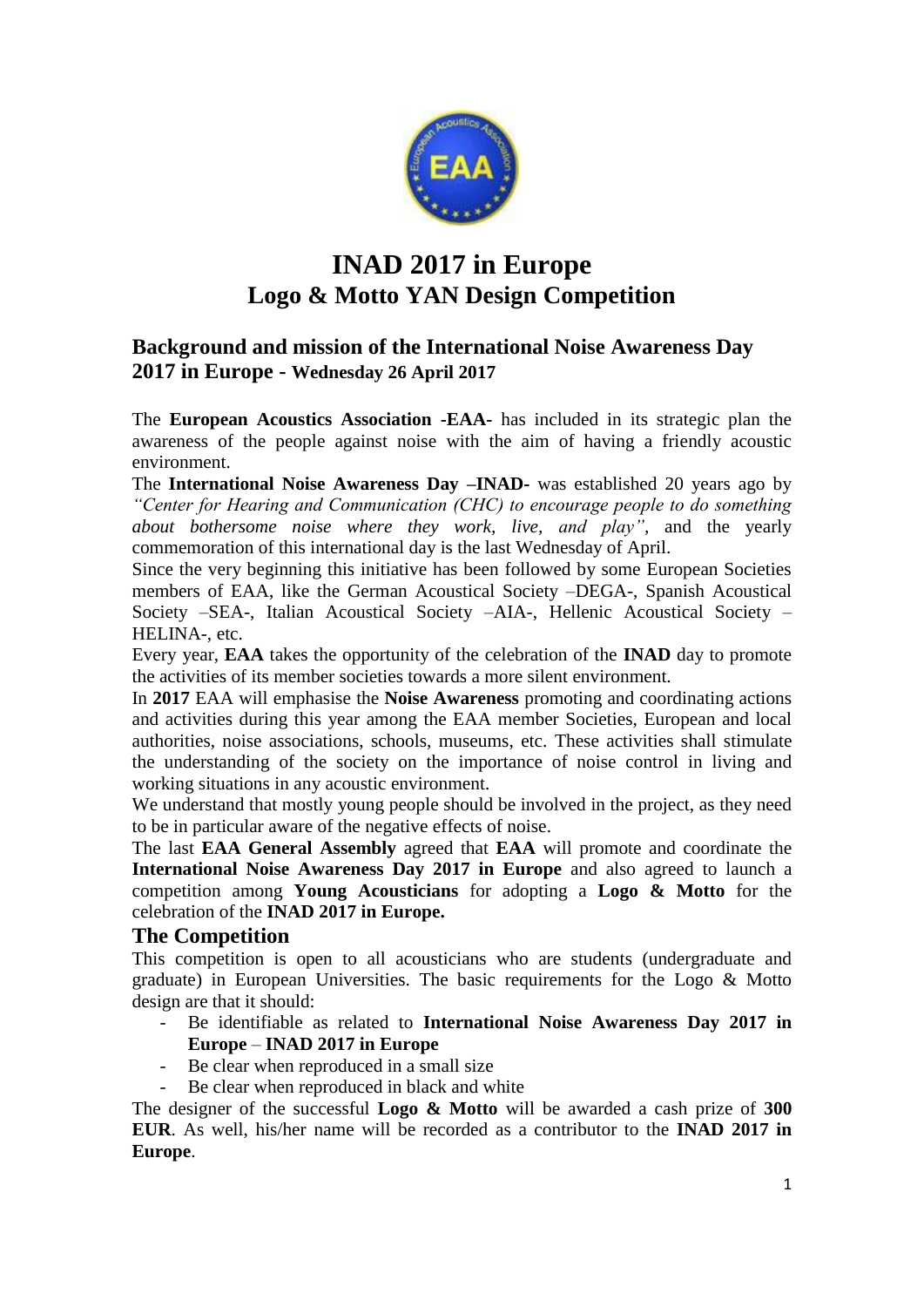

## **INAD 2017 in Europe Wednesday 26 April 2017 Logo & Motto YAN Design Competition**

### **Application Form**

To apply, complete the attached form.

### **Submission**

Your proposal for the **Logo & Motto** design:

- should be in a standard graphics format such as jpg, gif, png, etc.
- should be in colour
- should have minimum resolution of 400 px by 400 px
- should provide the rationale for the design in the application form.

Please note that **Logo & Motto** should be in the same design.

Submission Date: **1 st April 2016**

Submission to both: EAA General Secretary: [tapio.lokki@aalto.fi](mailto:tapio.lokki@aalto.fi) and EAA Director: [antonio.perezlopez@sea-acustica.es](mailto:antonio.perezlopez@sea-acustica.es)

The submission should include as separate files the application form and your **Logo & Motto**. Both file names should include your family name; i.e. "XXXX Application Form", "XXXX **Logo & Motto**".

The submissions will first be assessed by the **INAD 2017 in Europe Committee** and the final decision should be made on 1st June 2016 by the **EAA Board**. Exceptionally, it should be noted that the Competition may be declared deserted by the jury.

**Enquiries to:** EAA General Secretary: [tapio.lokki@aalto.fi](mailto:tapio.lokki@aalto.fi) and EAA Director: [antonio.perezlopez@sea-acustica.es](mailto:antonio.perezlopez@sea-acustica.es)